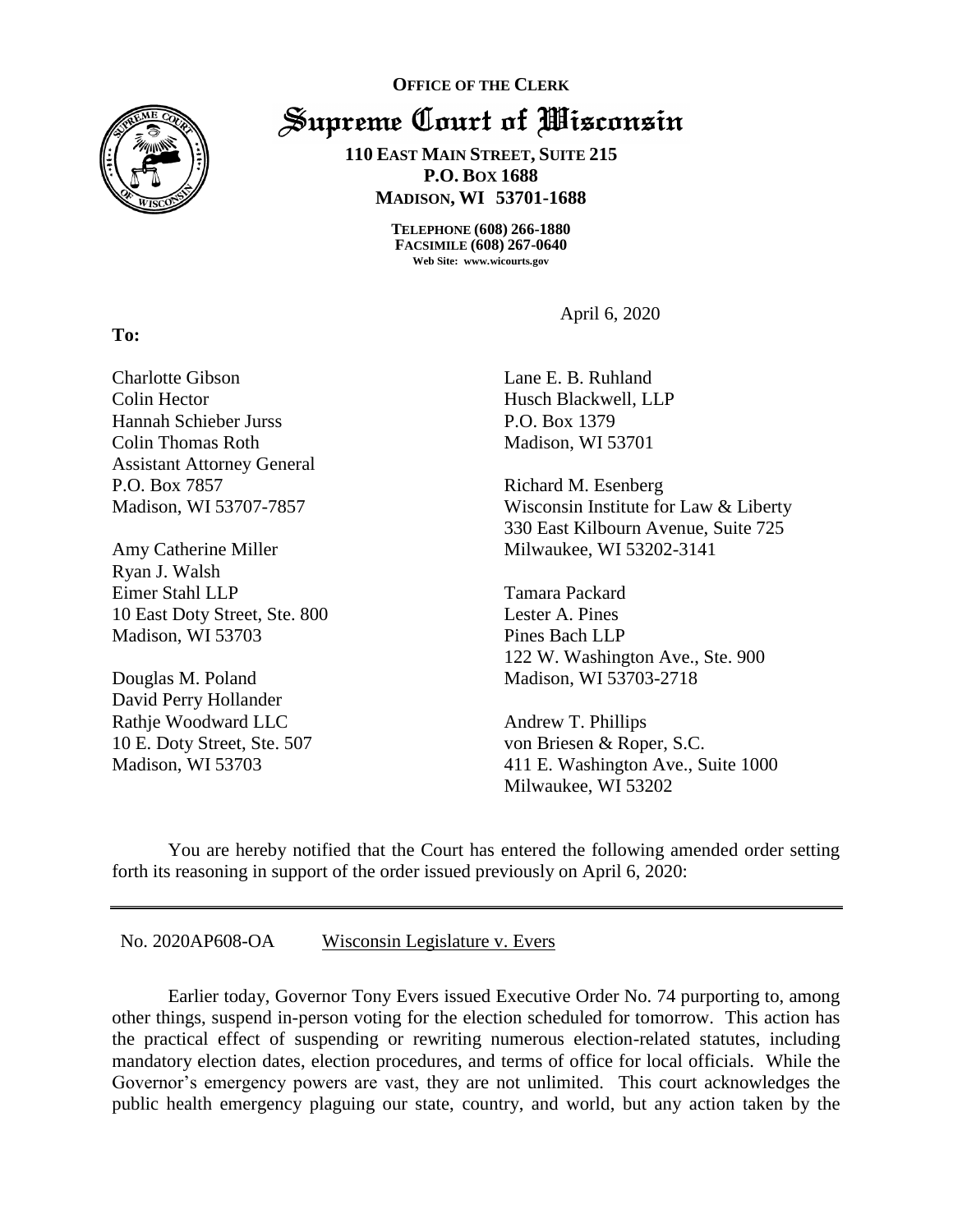Governor, no matter how well-intentioned, must be authorized by law. In support of his order, the Governor cited several general constitutional provisions and one statute. Even if the Governor's policy judgments reflected in the order are well-founded, and even if we agreed with those policy judgments, none of the authorities cited in the order support this broad sweep of power.

The Wisconsin Constitution establishes three branches of government: the legislative branch to write the laws, the executive branch to enforce the laws, and the judicial branch to interpret and apply the laws to cases before it. The Governor's authority to issue Executive Order No. 74 must be grounded in either the constitution or the laws enacted by the Legislature. Executive Order No. 74 states that the legal bases for the directives are several provisions of the Wisconsin Constitution—namely the Preamble; art. IV, § 11; art. V, § 1; and art. V, § 4—and Wisconsin Stat. § 323.12(4)(b).

None of these provisions authorize the Governor to issue the directives in Executive Order No. 74, with the exception of the directive requiring the Legislature to convene in special session at 2:00 p.m. on April 7, 2020. Article IV, Section 11 of the Wisconsin Constitution gives the Governor the authority to convene the legislative special session, as we agree he has lawfully done. Article V, Section 1 provides that "[t]he executive power shall be vested in a governor," nothing of which grants the Governor any authority to suspend the statutes at issue. Article V, Section 4 requires the Governor to take care that the laws be faithfully executed, and grants other related powers.<sup>1</sup> Notably, Article V, Section 4 does reference danger from contagious disease, but specifies that this circumstance gives the Governor the power to convene the Legislature at another "suitable place." Finally, the Preamble<sup>2</sup> sets forth the purposes and goals for the Constitution; it does not authorize any of the three created branches to assume any powers necessary to accomplish

Wis. Const. art. V, § 4.

 $\overline{a}$ 

<sup>&</sup>lt;sup>1</sup> In full, Article V, Section 4 reads as follows:

The governor shall be commander in chief of the military and naval forces of the state. He shall have power to convene the legislature on extraordinary occasions, and in case of invasion, or danger from the prevalence of contagious disease at the seat of government, he may convene them at any other suitable place within the state. He shall communicate to the legislature, at every session, the condition of the state, and recommend such matters to them for their consideration as he may deem expedient. He shall transact all necessary business with the officers of the government, civil and military. He shall expedite all such measures as may be resolved upon by the legislature, and shall take care that the laws be faithfully executed.

 $2$  The Wisconsin Constitution Preamble reads as follows: "We, the people of Wisconsin, grateful to Almighty God for our freedom, in order to secure its blessings, form a more perfect government, insure domestic tranquility and promote the general welfare, do establish this constitution."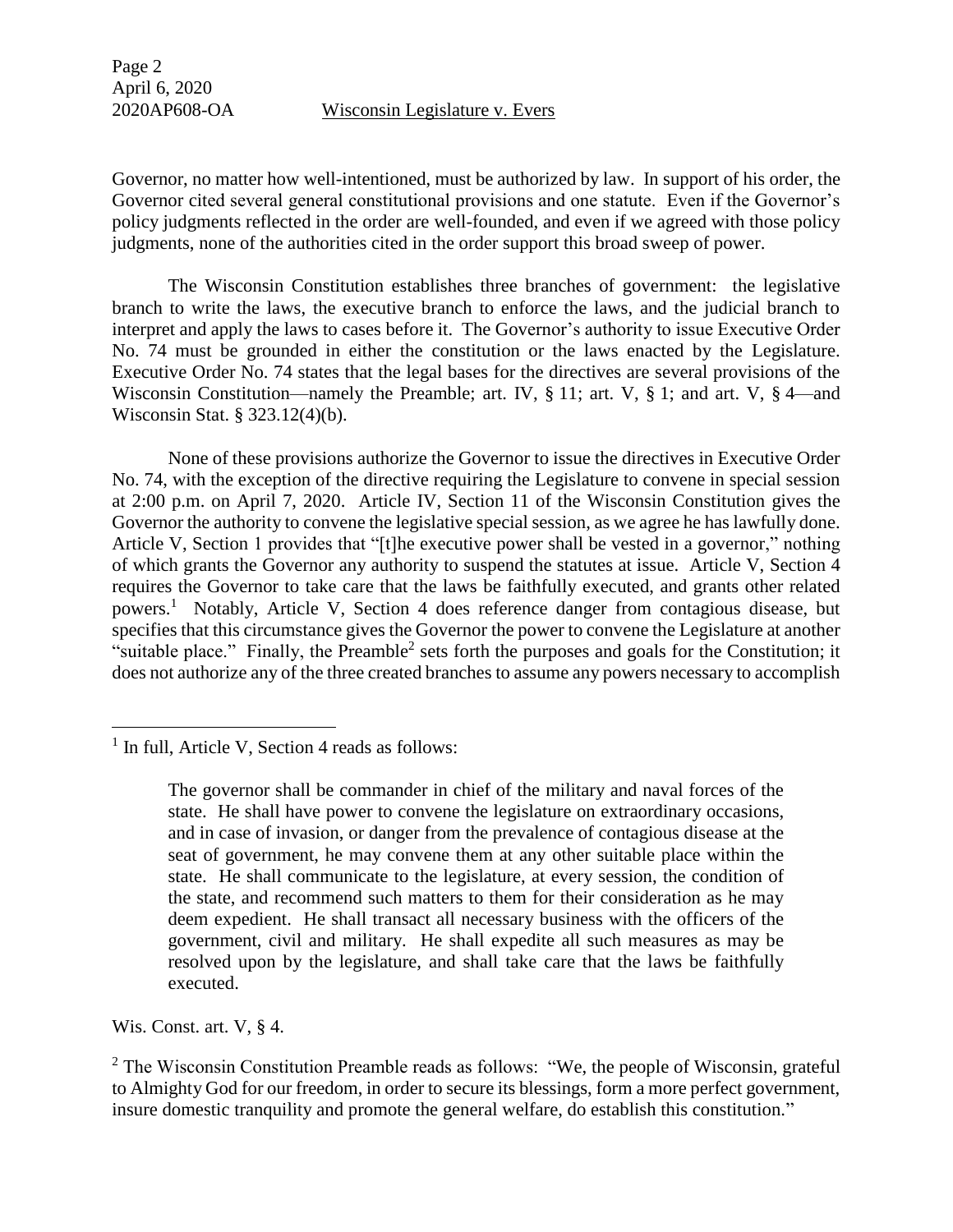Page 3 April 6, 2020

2020AP608-OA Wisconsin Legislature v. Evers

those purposes. We conclude none of these constitutional provisions authorize the Governor's directives in Executive Order No. 74.

The Governor also relies on Wis. Stat. § 323.12(4). Chapter 323 of the Wisconsin Statutes governs emergency management, and subchapter II of Chapter 323 sets forth the powers and duties in the event of an emergency. Wisconsin Stat. § 323.12 is addressed specifically to the duties and powers of the Governor. In particular, subsection (4) enumerates the Governor's powers when he declares an emergency under Wis. Stat. § 323.10, which he has done here. Paragraphs (4)(a) and (c) grant him power to prioritize or engage in certain contracts. Paragraph (4)(e) grants him power to waive fees for permits, licenses, approvals, and other similar authorizations.

In Executive Order No. 74, the Governor relies specifically on paragraph  $(4)(b)$ , which grants the Governor authority to "issue such orders as he or she deems necessary for the security of persons and property." Wis. Stat. § 323.12(4)(b). While broadly worded, this provision must be read in light of the whole statute. Notably, in paragraph (4)(d), the Governor is granted the power to "[s]uspend the provisions of any administrative rule" if certain conditions are met. In contrast to this power, nothing in subsection (4) grants the Governor the power to suspend or rewrite statutes in the broad fashion asserted here, what amounts to ignoring or rewriting statutory provisions governing mandatory election dates, mandatory election procedures, and terms of elected office. Since the Legislature provided the Governor the authority to suspend administrative rules in paragraph (4)(d), the logical inference with respect to paragraph (4)(b) is that the Legislature has not granted him the authority to suspend or rewrite statutes in the name of public safety. To conclude otherwise would be to render the administrative rules provision in paragraph (4)(d) pure surplusage. Therefore, Wis. Stat. § 323.12(4)(b) does not support the governor's broad assertion of power.

The Legislature could have granted the Governor broader emergency powers to suspend elections or statutory mandates. The Governor's brief to this court represents that many other state legislatures explicitly give their Governor this very kind of clear, broad power. The Wisconsin Legislature has not done so. The Legislature and Governor also could have moved this election or changed the rules governing it through the ordinary legislative process. They have not done so.

The dissent raises new arguments regarding the authority of the Department of Health Services to issue such an order. Setting aside that Executive Order No. 74 was issued by the Governor (not DHS), and the incredibly broad and unsupported claim that DHS has authority to postpone elections, none of these arguments were cited or raised by the Governor here, so we do not consider them further.

The question presented is not whether the policy choice to continue with this election is good or bad, or otherwise in the public interest. The dissent's arguments are focused largely on this policy rationale. Rather, the question presented to this court is whether the Governor has the authority to suspend or rewrite state election laws. Although we recognize the extreme seriousness of the pandemic that this state is currently facing, we conclude that he does not.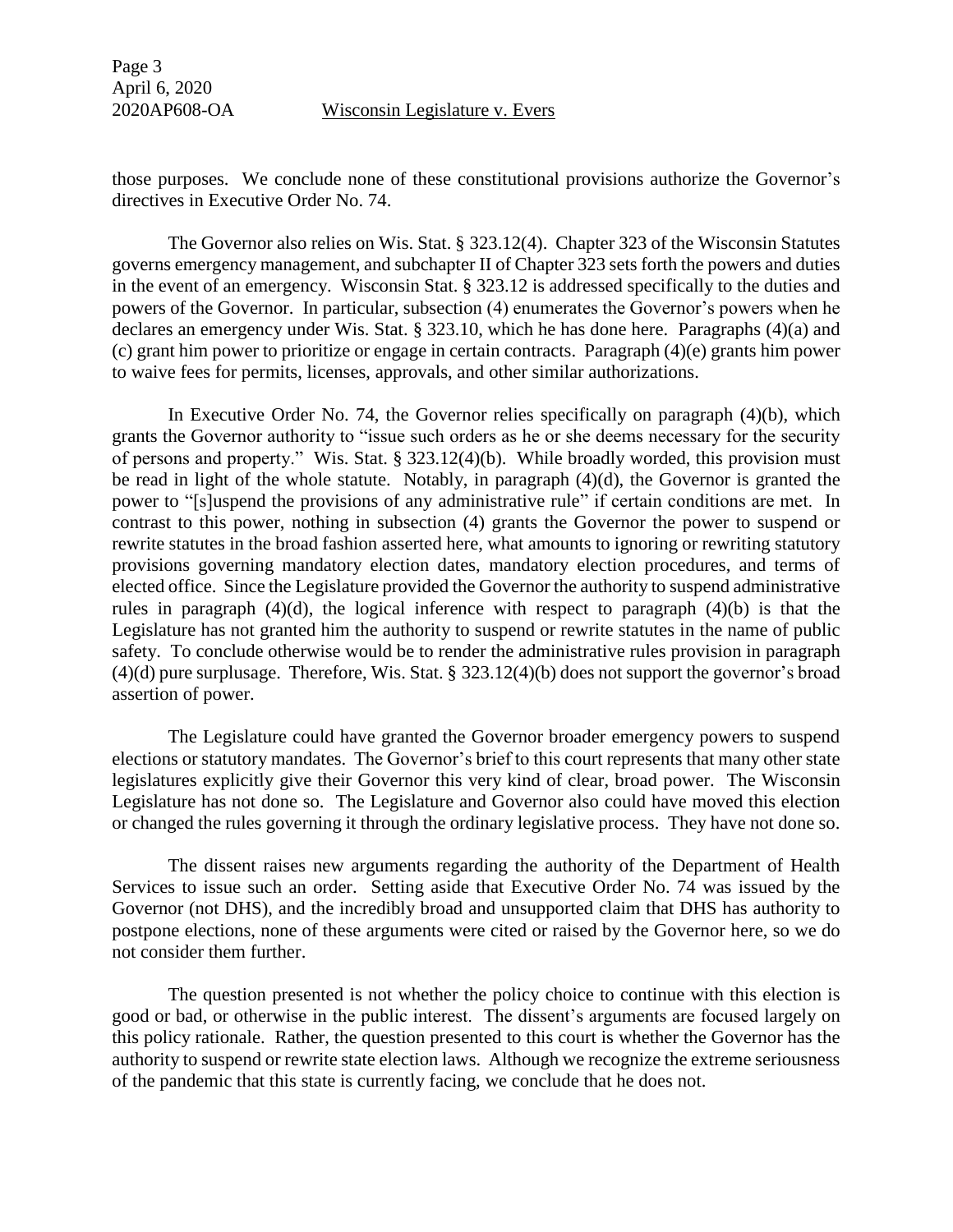Page 4 April 6, 2020

 $\overline{a}$ 

## 2020AP608-OA Wisconsin Legislature v. Evers

In light of the extraordinary circumstances and importance of these issues, the petition for original action is granted.

The petitioners also request temporary injunctive relief. To obtain such relief, a movant must show (1) a reasonable probability of success on the merits; (2) a lack of an adequate remedy at law; (3) that the movant will suffer irreparable harm in the absence of an injunction; and (4) that a balancing of the equities favors issuing the injunction. See, e.g., Pure Milk Products Coop. v. National Farmers Org., 90 Wis. 2d 781, 800, 280 N.W.2d 691 (1979); Werner v. A.L. Grootemaat & Sons, Inc., 80 Wis. 2d 513, 520, 259 N.W.2d 310 (1977). As we have explained, petitioners are likely to succeed on the merits of their claim that Executive Order No. 74 was unlawful with the exception of the directive requiring the Legislature to convene in special session at 2:00 p.m. on April 7, 2020. The only remedy for this is a temporary injunction, and the failure to enjoin this action would irrevocably allow the Governor to invade the province of the Legislature by unilaterally suspending and rewriting laws without authority. Accordingly, the equities favor issuing the injunction at this time.

IT IS ORDERED that the petition for leave to commence an original action under Wis. Stat. § (Rule) 809.70 is granted; and

IT IS FURTHER ORDERED that the provisions of Executive Order No. 74 are hereby enjoined in their entirety, with the sole exception of the provision bearing the number 2 on page four of Executive Order No. 74, which "[r]equire[s] the convening of a special session of the Legislature at the Capitol in the City of Madison, to commence at 2:00 p.m. on April 7, 2020, solely to consider and act upon legislation to set a new in-person voting date for the 2020 Spring election."

DANIEL KELLY, J., did not participate.

ANN WALSH BRADLEY, J. (*dissenting*). Offering scant rationale for its misguided orders granting a temporary injunction and an original action, the majority gives Wisconsinites an untenable choice: endanger your safety and potentially your life by voting or give up your right to vote by heeding the recent and urgent warnings about the fast growing pandemic. These orders are but another example of this court's unmitigated support of efforts to disenfranchise voters.<sup>3</sup>

According to national and state officials, the threat of the COVID-19 pandemic is quickly escalating, requiring enhanced and immediate responses to the surge. On Saturday, April 4, 2020, at a White House press conference, the White House coronavirus response coordinator stated that social isolation was crucial during the next two weeks. She advised that during that time period

<sup>&</sup>lt;sup>3</sup> See League of Women Voters o<u>f Wis. Educ. Network, Inc. v. Walker</u>, 2014 WI 97, 357 Wis. 2d 360, 851 N.W.2d 302; Milwaukee Branch of NAACP v. Walker, 2014 WI 98, 357 Wis. 2d 469, 851 N.W.2d 262.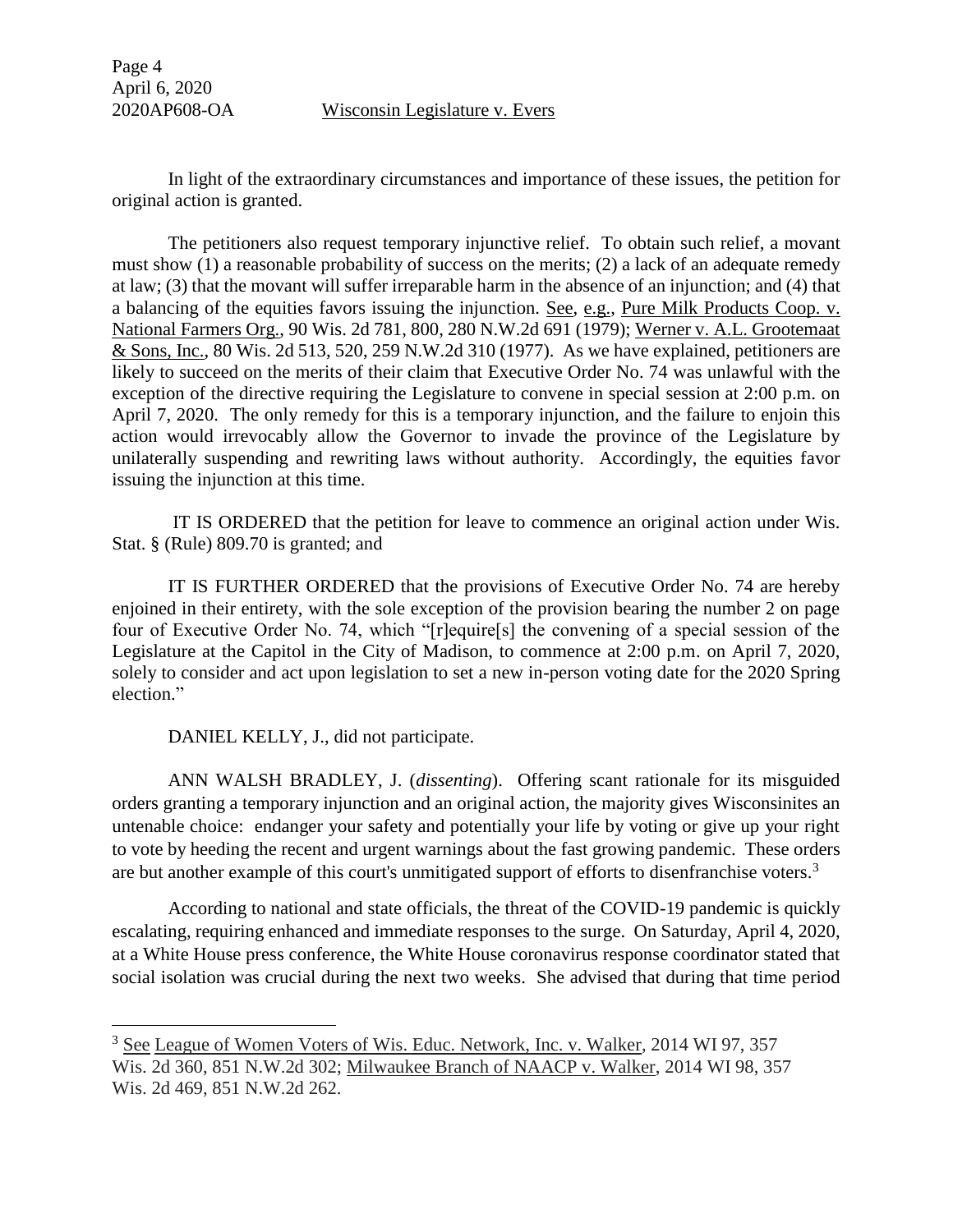all people should refrain from going to grocery stores or pharmacies——heretofore locations exempted from stay-at-home orders.<sup>4</sup>

This was followed the next day by President Donald Trump's warning that the country could be headed into its "toughest" weeks yet as the COVID-19 death toll mounts.<sup>5</sup> Also on Sunday, United States Surgeon General, Jerome M. Adams, warned that this week will be "our Pearl Harbor moment, our 9/11 moment, only it's not going to be localized. It's going to be happening all over the country." In a daunting and foreboding prediction, he explained that this will be "the hardest and saddest week of most Americans' lives . . . . "<sup>6</sup>

Consistent with the dire nature of these statements, some members of this court have previously recognized the unacceptable risk of forcing Wisconsinites to congregate during this pandemic. See In the matter of an Interim Rule Re Suspension of Deadlines For Non-Criminal Jury Trials Due to the COVID-19 Pandemic: Public Hearing Notice, No. 20-02, ¶2 (Mar. 31, 2020) (Roggensack, C.J., concurring). Taking Justice Rebecca Grassl Bradley to task for her dissent, Chief Justice Roggensack wrote, "Certainly, she does not write for the people of Wisconsin, whom she would require to risk acquiring COVID-19 infections when they appear to serve in civil jury trials. She does not write for the families of jurors who would be at increased risk of COVID-19 infections carried home by family members who performed jury service."

Echoing these grave warnings, Wisconsin Governor Tony Evers today issued an executive order "[s]uspend[ing] in-person voting for April 7, 2020, until June 9, 2020, unless the Legislature passes and the Governor approves a different date for in-person voting."

On the heels of this executive order, the majority of this court looks reality in the face, but then turns the other way. Risking the health of our families, neighbors and friends, the majority mandates that in-person voting in Wisconsin's election must occur tomorrow, April 7. In justifying its decision, the majority states that the law compels such a result.

 $\overline{a}$ 

<sup>6</sup> Dave Michaels, "Surgeon General, Next Week Will Be Hardest, Saddest," Wall Street Journal (Apr. 5, 2020) [https://www.wsj.com/livecoverage/coronavirus-2020-04-](https://www.wsj.com/livecoverage/coronavirus-2020-04-03/card/1YJjTvtgwgAnGUaW3FLw) [03/card/1YJjTvtgwgAnGUaW3FLw;](https://www.wsj.com/livecoverage/coronavirus-2020-04-03/card/1YJjTvtgwgAnGUaW3FLw) Sarah Westwood, "Surgeon General: This week will be like a 'Pearl Harbor' and '9/11' moment," CNN (Apr. 5, 2020) [https://www.cnn.com/2020/04/05/politics/jerome-adams-coronavirus/index.html.](https://www.cnn.com/2020/04/05/politics/jerome-adams-coronavirus/index.html)

<sup>&</sup>lt;sup>4</sup> Jason Slotkin and Barbara Sprunt, "Trump Warns 'One Of The Toughest Weeks Is Ahead, Says To Brace For 'A Lot Of Death,'" National Public Radio (Apr. 4, 2020), [https://www.npr.org/2020/04/04/826741317/federal-government-implements-relief-as-nation](https://www.npr.org/2020/04/04/826741317/federal-government-implements-relief-as-nation-reels-from-coronavirus-pandemic)[reels-from-coronavirus-pandemic.](https://www.npr.org/2020/04/04/826741317/federal-government-implements-relief-as-nation-reels-from-coronavirus-pandemic)

 $^5$  <u>Id.</u>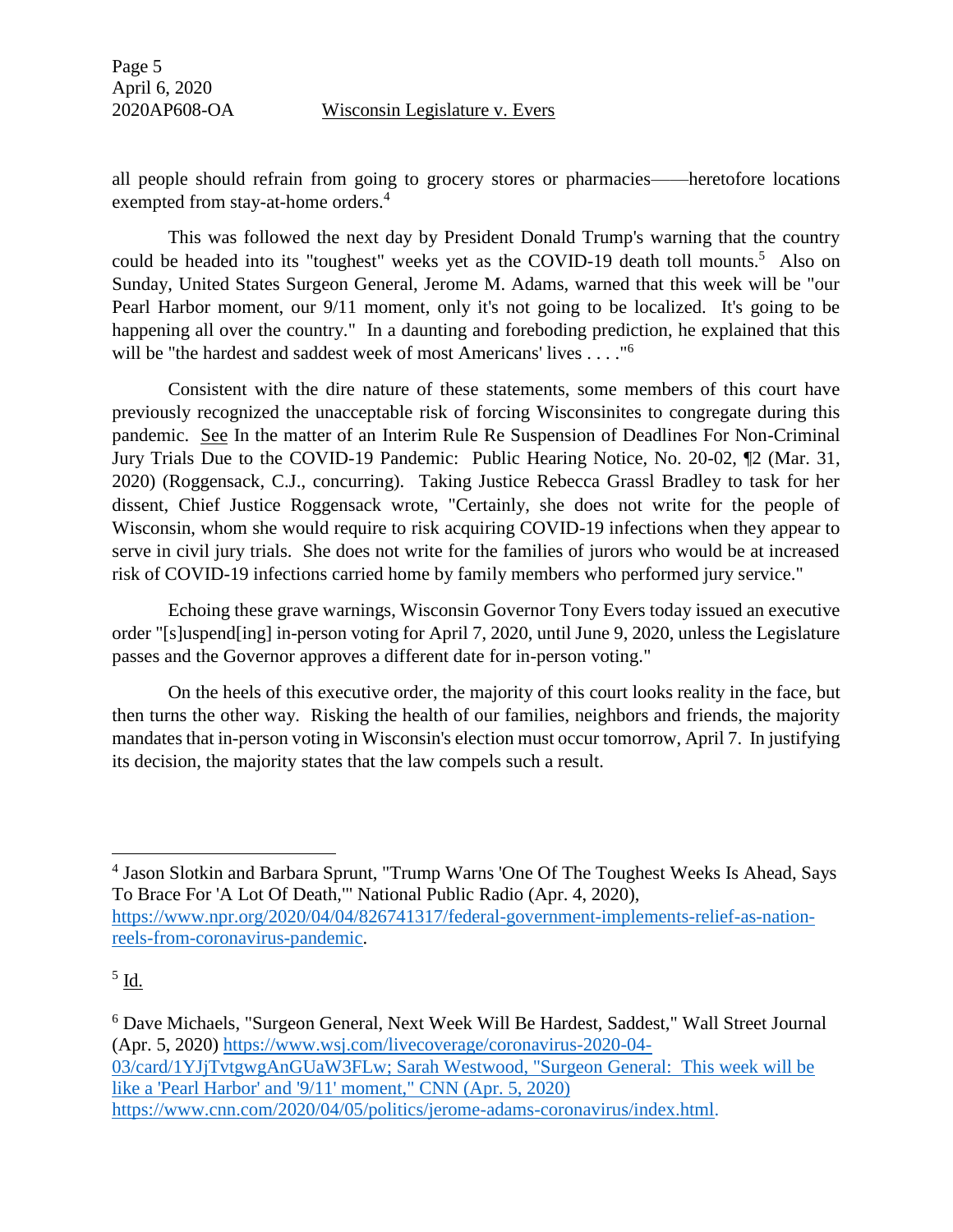$\overline{a}$ 

Nonsense. Neither the law nor common sense support the majority's tenuous and callous order.

As passed by the Legislature, the law concisely explains the Governor's powers. It provides that during these extraordinary times of a state of emergency, the Governor has the power to issue certain orders. Specifically relevant here, Wis. Stat. § 323.12(4)(b) provides: "The governor may . . . [i]ssue such orders as he or she deems necessary for the security of persons and property."

Further evidencing the extraordinary nature of current times, this court has never before had the opportunity to interpret this particular provision of state law. But the interpretation is clear given the familiar maxim that "[s]tatutory language is given its common, ordinary, and accepted meaning, except that technical or specially-defined words or phrases are given their technical or special definitional meaning." State ex rel. Kalal v. Cir. Ct. for Dane Cty., 2004 WI 58, ¶45, 271 Wis. 2d 633, 681 N.W.2d 110. With no court decision interpreting the term "security of persons," I turn to Merriam Webster's dictionary,<sup>7</sup> which provides as the first definition, "the quality or state of being secure: such as freedom from danger." "Security," Merriam Webster Online Dictionary (2020), [https://www.merriam-webster.com/dictionary/security.](https://www.merriam-webster.com/dictionary/security) COVID-19 is certainly a "danger," and it is a danger that spreads more easily in large groups of people. By saying otherwise, the majority simply ignores the plain language of the statute.

Underscoring the executive branch's ability to take action in circumstances such as these, even the Secretary of the Department of Health Services is authorized to act. Specifically, Wis. Stat. § 252.02(3) provides that "[t]he department may close schools and forbid public gatherings in schools, churches, and other places to control outbreaks and epidemics." Even more broadly, Wis. Stat. § 252.02(6) sets forth that "[t]he department may authorize and implement all emergency measures necessary to control communicable diseases" (emphasis added). If the Secretary of the Department, part of the executive branch, has the power to forbid public gatherings to control outbreaks and epidemics, then surely the Governor as the head of the executive branch has such power. Nevertheless, the majority takes the decision away from the executive branch despite the statutes that place such a decision within its purview.

Further, the majority's misguided determination is out of step with common sense and will have real consequences. When voters have been ordered to stay at home, many will make the choice not to risk their health and the health of their loved ones by venturing outside to a potentially crowded polling place. Voters who make this reasonable choice to put their health first will be disenfranchised. Those voters who do show up, along with poll workers, and everyone with whom they come in contact, will be put at needless risk of contracting a deadly virus.

<sup>&</sup>lt;sup>7</sup> See State v. Sample, 215 Wis. 2d 487,  $\P$ 21, 573 N.W. 2d 187 (1998) ("For purposes of statutory interpretation or construction, the common and approved usage of words may be established by consulting dictionary definitions.").